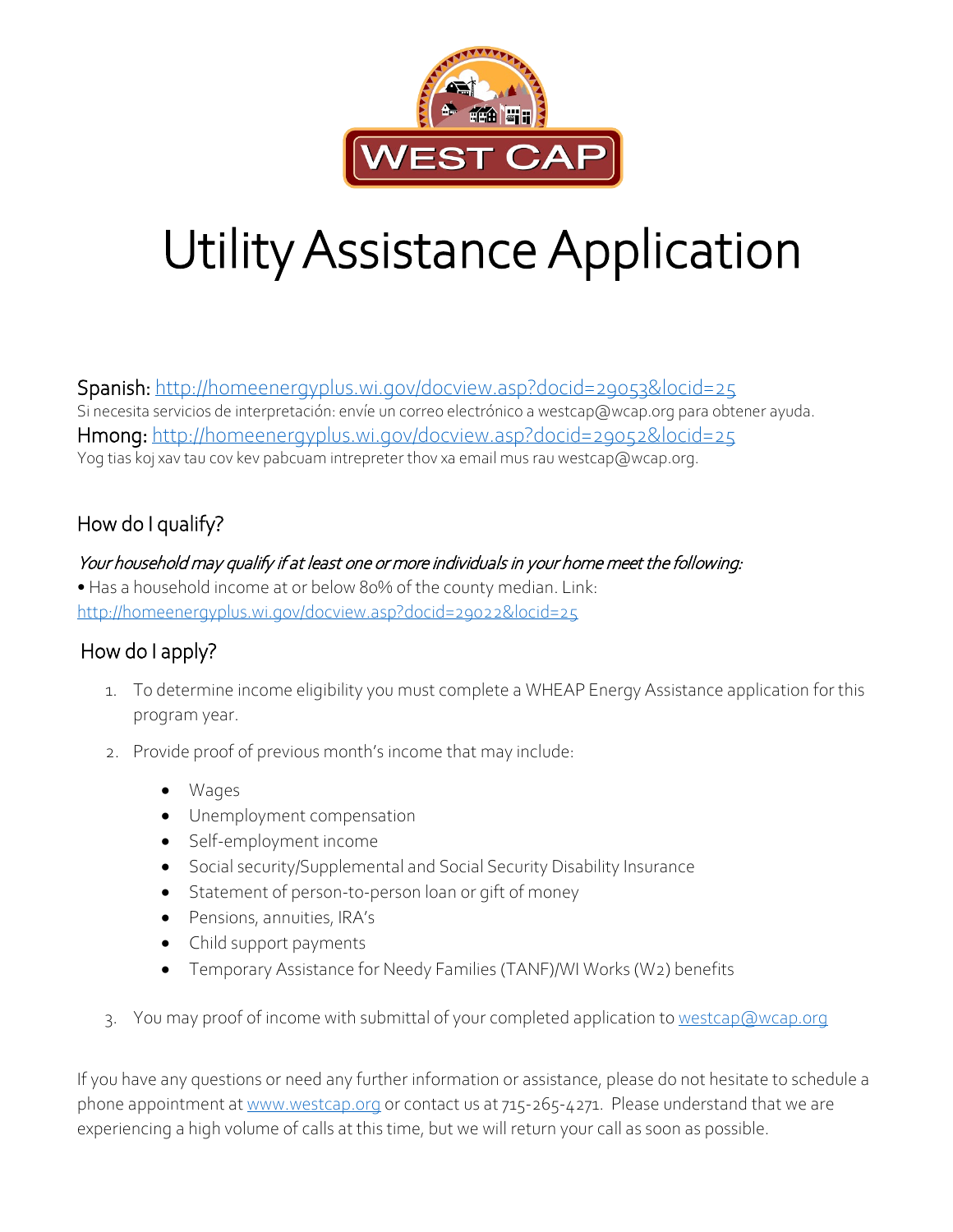

## **Home Energy Plus Application**

### **To apply for Energy Assistance online go to [https://energybenefit.wi.gov](https://energybenefit.wi.gov/)**

| For Office Use Only - shaded areas to be completed by agency                                                                                                                                                                                                                                                                                                                                                                                                                                                                                                                                                                                                                                                                                                                                                                                                                                                                                                                           |                       |                       |                           |                                                     |                                |                             |
|----------------------------------------------------------------------------------------------------------------------------------------------------------------------------------------------------------------------------------------------------------------------------------------------------------------------------------------------------------------------------------------------------------------------------------------------------------------------------------------------------------------------------------------------------------------------------------------------------------------------------------------------------------------------------------------------------------------------------------------------------------------------------------------------------------------------------------------------------------------------------------------------------------------------------------------------------------------------------------------|-----------------------|-----------------------|---------------------------|-----------------------------------------------------|--------------------------------|-----------------------------|
| Application Date (mm/dd/ccyy):                                                                                                                                                                                                                                                                                                                                                                                                                                                                                                                                                                                                                                                                                                                                                                                                                                                                                                                                                         |                       | <b>Worker Number:</b> |                           |                                                     |                                | Withdrawn                   |
| Outreach Type: □ Local Agency                                                                                                                                                                                                                                                                                                                                                                                                                                                                                                                                                                                                                                                                                                                                                                                                                                                                                                                                                          | $\Box$ Alternate Site |                       |                           |                                                     | $\Box$ Home Visit              | $\Box$ Mail<br>$\Box$ Phone |
| This form is authorized under Wisconsin State Statute 16.27(2)(a). All information on the application is required in order to determine<br>eligibility for benefits under the Wisconsin Home Energy Assistance Program and the Wisconsin Weatherization Assistance<br>Program. Collection of your Social Security number is not prohibited by federal law and is required for tracking applicant benefits<br>granted by this Program. By providing application information, you are authorizing the Wisconsin Department of Administration and<br>its authorized agents to verify the data provided against federal, state, county, energy provider, employer and landlord databases or<br>records. The information collected on this form may be disclosed to energy programs operating under the Wisconsin Public Benefit<br>Program Authority or Wisconsin Public Service Commission Approval, and may be used for the purposes of referral, research,<br>evaluation, and analysis. |                       |                       |                           |                                                     |                                |                             |
| Territory (County or Tribe) in which you live:<br>1.                                                                                                                                                                                                                                                                                                                                                                                                                                                                                                                                                                                                                                                                                                                                                                                                                                                                                                                                   |                       |                       |                           | Person ID (This number is provided by the Program): |                                |                             |
| First Name:<br>2.                                                                                                                                                                                                                                                                                                                                                                                                                                                                                                                                                                                                                                                                                                                                                                                                                                                                                                                                                                      | Middle Initial:       |                       | Last Name:                | (As shown on Social Security card)                  |                                |                             |
| 3.<br>Alias First Name (if applicable):                                                                                                                                                                                                                                                                                                                                                                                                                                                                                                                                                                                                                                                                                                                                                                                                                                                                                                                                                |                       |                       |                           | Alias Last Name (if applicable):                    |                                |                             |
| Birth Date (mm/dd/ccyy):<br>4.                                                                                                                                                                                                                                                                                                                                                                                                                                                                                                                                                                                                                                                                                                                                                                                                                                                                                                                                                         |                       |                       | Gender:<br>5.<br>$\Box$ M | $\Box$ F                                            |                                |                             |
| Primary Phone Number:<br>6.                                                                                                                                                                                                                                                                                                                                                                                                                                                                                                                                                                                                                                                                                                                                                                                                                                                                                                                                                            |                       |                       |                           |                                                     |                                |                             |
|                                                                                                                                                                                                                                                                                                                                                                                                                                                                                                                                                                                                                                                                                                                                                                                                                                                                                                                                                                                        |                       | Home                  | Work                      | Cellular                                            | Contact                        |                             |
| Secondary Phone Number:                                                                                                                                                                                                                                                                                                                                                                                                                                                                                                                                                                                                                                                                                                                                                                                                                                                                                                                                                                |                       | Home                  | Work                      | Cellular                                            | Contact                        |                             |
| Email address:<br>7.                                                                                                                                                                                                                                                                                                                                                                                                                                                                                                                                                                                                                                                                                                                                                                                                                                                                                                                                                                   |                       |                       |                           |                                                     |                                |                             |
| Preferred method of household communication: □ Primary Phone<br>8.                                                                                                                                                                                                                                                                                                                                                                                                                                                                                                                                                                                                                                                                                                                                                                                                                                                                                                                     |                       |                       |                           | $\square$ Email                                     | $\Box$ Mail                    | $\Box$ Text message         |
| 9.<br>Housing type you live in:                                                                                                                                                                                                                                                                                                                                                                                                                                                                                                                                                                                                                                                                                                                                                                                                                                                                                                                                                        |                       |                       |                           |                                                     |                                |                             |
| $\Box$ Single family house                                                                                                                                                                                                                                                                                                                                                                                                                                                                                                                                                                                                                                                                                                                                                                                                                                                                                                                                                             |                       |                       |                           |                                                     | For office use only: $\square$ | Ineligible Dwelling         |
| $\Box$ 2 to 4-unit building (including condos) – <b>Number of units/apartments in your building:</b>                                                                                                                                                                                                                                                                                                                                                                                                                                                                                                                                                                                                                                                                                                                                                                                                                                                                                   |                       |                       |                           |                                                     |                                |                             |
| □ Apartment or multi-unit building (including condos) – Number of units/apartments in your building:                                                                                                                                                                                                                                                                                                                                                                                                                                                                                                                                                                                                                                                                                                                                                                                                                                                                                   |                       |                       |                           |                                                     |                                |                             |
| $\Box$ Mobile home                                                                                                                                                                                                                                                                                                                                                                                                                                                                                                                                                                                                                                                                                                                                                                                                                                                                                                                                                                     |                       |                       |                           |                                                     |                                |                             |
| □ Rooming house, motel, hotel, YMCA or YWCA                                                                                                                                                                                                                                                                                                                                                                                                                                                                                                                                                                                                                                                                                                                                                                                                                                                                                                                                            |                       |                       |                           |                                                     |                                |                             |
| $\Box$ Other (describe)                                                                                                                                                                                                                                                                                                                                                                                                                                                                                                                                                                                                                                                                                                                                                                                                                                                                                                                                                                |                       |                       |                           |                                                     |                                |                             |
| 10. Mailing Address (if different than residence address):                                                                                                                                                                                                                                                                                                                                                                                                                                                                                                                                                                                                                                                                                                                                                                                                                                                                                                                             |                       |                       |                           |                                                     |                                |                             |
| Address                                                                                                                                                                                                                                                                                                                                                                                                                                                                                                                                                                                                                                                                                                                                                                                                                                                                                                                                                                                |                       |                       |                           |                                                     |                                |                             |
| City                                                                                                                                                                                                                                                                                                                                                                                                                                                                                                                                                                                                                                                                                                                                                                                                                                                                                                                                                                                   |                       |                       |                           | <b>State</b>                                        |                                | Zip                         |
| 11. Residence Address (must complete):                                                                                                                                                                                                                                                                                                                                                                                                                                                                                                                                                                                                                                                                                                                                                                                                                                                                                                                                                 |                       |                       |                           |                                                     |                                |                             |
| Address                                                                                                                                                                                                                                                                                                                                                                                                                                                                                                                                                                                                                                                                                                                                                                                                                                                                                                                                                                                |                       |                       |                           |                                                     |                                |                             |
| City                                                                                                                                                                                                                                                                                                                                                                                                                                                                                                                                                                                                                                                                                                                                                                                                                                                                                                                                                                                   |                       |                       |                           | State                                               |                                | Zip                         |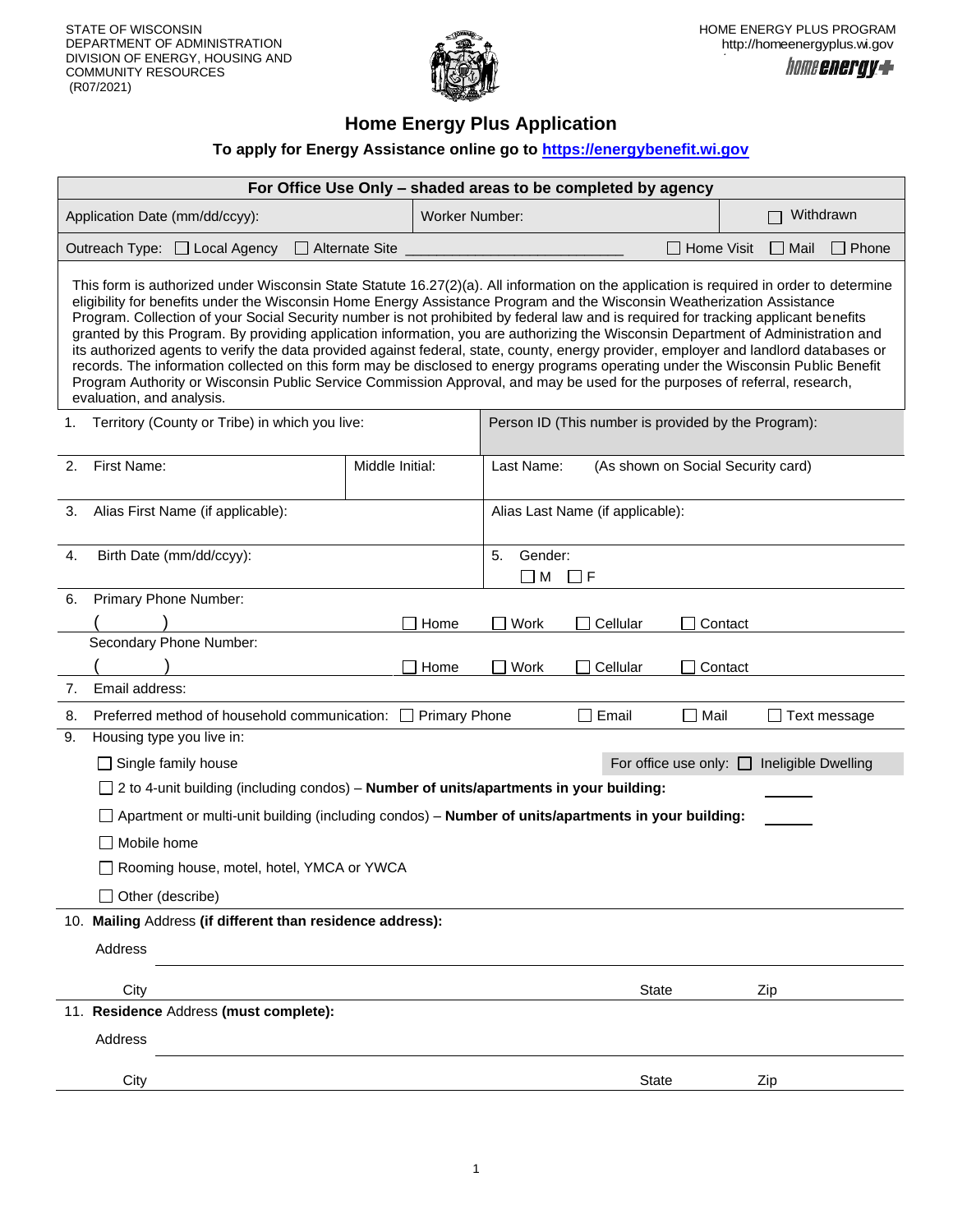| 12. Own or rent your residence: (choose rent if no one living in the home owns the residence)                                                            |                                    | NOTE: Choose 'Own' if you own                |
|----------------------------------------------------------------------------------------------------------------------------------------------------------|------------------------------------|----------------------------------------------|
| $\Box$ Own<br>$\Box$ Rent If rent, the following landlord information is required:                                                                       |                                    | a mobile home and pay lot rent               |
| Management Company or Business Name (if applicable):                                                                                                     | Point of Contact or Landlord Name: |                                              |
| Landlord Email Address:                                                                                                                                  |                                    | Landlord Phone Number:                       |
| Landlord Address:                                                                                                                                        |                                    |                                              |
|                                                                                                                                                          |                                    |                                              |
| City:                                                                                                                                                    | State:                             | Zip:                                         |
| 13. Identify the number of rooms in your residence:                                                                                                      |                                    | Worker completes total number of rooms:      |
| <b>Living Room</b>                                                                                                                                       | Dining Room                        |                                              |
| Kitchen                                                                                                                                                  | Family Room                        |                                              |
| Number of Bedrooms                                                                                                                                       | Den/Office                         |                                              |
| List any other rooms:                                                                                                                                    |                                    |                                              |
| Do not count bathrooms, unfinished basements, laundry rooms, entryways, hallways, unheated attics and porches or closets.                                |                                    |                                              |
|                                                                                                                                                          |                                    |                                              |
| 14. Select the response that best describes your living arrangement as of the date of this application:                                                  |                                    |                                              |
| □ Live in a group home, half-way house, Community Based Residential Facility (CBRF) or foster home                                                       |                                    |                                              |
| Live in a nursing home                                                                                                                                   |                                    |                                              |
| Live in a government institution or prison or jail                                                                                                       |                                    |                                              |
| Are currently in a homeless situation moving to a permanent residence                                                                                    |                                    |                                              |
| None of the above                                                                                                                                        |                                    |                                              |
| 15. Do you receive rental assistance (Section 8 or other government assisted housing)?                                                                   |                                    | $\Box$ Yes<br>$\Box$ No                      |
| 16. Is there a guardian or designated representative? □ Yes<br>$\Box$ No                                                                                 |                                    | If yes, complete representative information: |
| □ Authorization of Representative<br>Legal Guardian                                                                                                      | □ Power of Attorney (POA)          | □ Protective Payee                           |
| Guardian/Representative Name:                                                                                                                            | Guardian Phone Number: (           |                                              |
| Guardian/Representative Address:                                                                                                                         |                                    |                                              |
| City:                                                                                                                                                    | State:                             | Zip:                                         |
|                                                                                                                                                          |                                    |                                              |
| OR: List someone you are authorizing to discuss your application with who is not listed as a guardian or designated                                      | <b>Relationship:</b>               |                                              |
| representative:                                                                                                                                          |                                    |                                              |
| 17. Are you (the applicant) a student under the age of 25 and enrolled at least half-time in an institution of higher learning?                          |                                    |                                              |
| $\Box$ Yes<br>$\square$ No                                                                                                                               |                                    |                                              |
| If yes, check any of the following conditions that meet your situation:                                                                                  |                                    |                                              |
| □ Currently working twenty or more hours per week making at least minimum wage                                                                           |                                    |                                              |
| Financially responsible for a child under age 18 who is living with you<br>Physically or mentally disabled (verification needed from government program) |                                    |                                              |
| Receiving Unemployment Compensation (UC) benefits resulting from TAA / NAFTA (must be a full-time student)                                               |                                    |                                              |
| Receiving TANF or W-2 Benefits                                                                                                                           |                                    |                                              |
| $\Box$ Spouse lives with you who is not a student                                                                                                        |                                    |                                              |
| None of the above apply                                                                                                                                  |                                    |                                              |
| 18. Applicant's Ethnic Group (check one):                                                                                                                |                                    |                                              |
| American Indian or Alaskan Native<br>Hispanic                                                                                                            |                                    | Not Reported                                 |
| Asian or Pacific Islander                                                                                                                                | White, not of Hispanic origin      |                                              |
| Other<br>Black, not of Hispanic origin                                                                                                                   |                                    |                                              |
| 19. Is anyone in the household under the age of 18 and related to any adult household member?                                                            |                                    | Yes □ No                                     |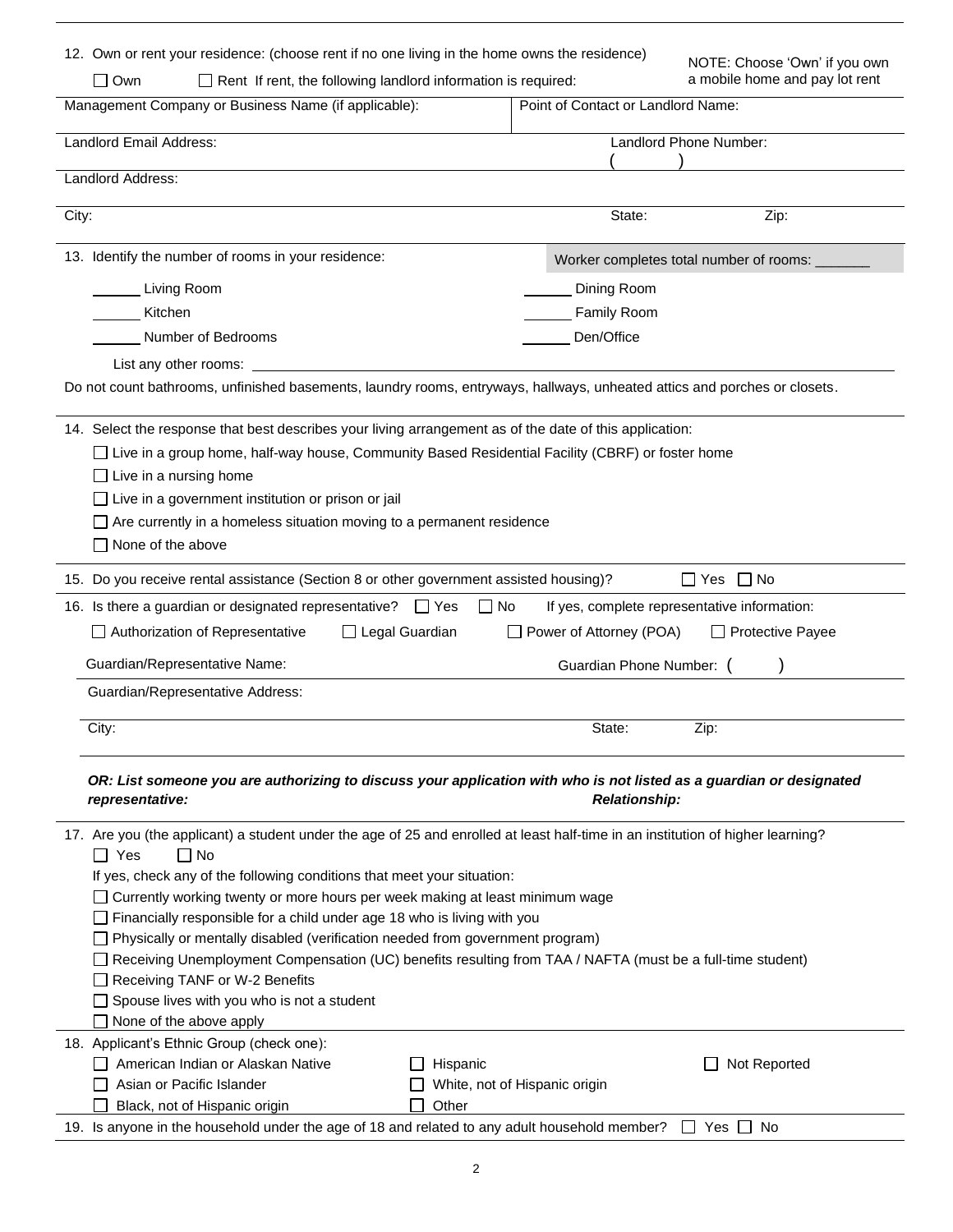20. Enter total number of household members (including the applicant listed on page 1):

Identify the preferred household language:

If preferred household language is not English, **list an English-speaking household member or representative** who can answer application questions. (Completing this field is providing authorization for the Program to discuss your application with this person.)

| Name. | umner.<br>NL<br>. |  |
|-------|-------------------|--|
|       |                   |  |

|                        | <b>HOUSEHOLD MEMBERS:</b>                                                                                                                                                                                                                           |                                                     |                                           |                                   |                             |                        |                               |                                                                                            |                                               |
|------------------------|-----------------------------------------------------------------------------------------------------------------------------------------------------------------------------------------------------------------------------------------------------|-----------------------------------------------------|-------------------------------------------|-----------------------------------|-----------------------------|------------------------|-------------------------------|--------------------------------------------------------------------------------------------|-----------------------------------------------|
| $\bullet$              | List every person who lives at your residential address<br>today.                                                                                                                                                                                   | Instructions at bottom of page are related to these |                                           | fields below by number indicated: |                             |                        |                               |                                                                                            | Worker<br>initials                            |
| $\bullet$<br>$\bullet$ | Worker will contact you for Social Security numbers for first<br>time applicants and new household members.<br>Line 1 must be the applicant listed on page 1 (date of birth<br>and gender must match information entered on page 1).<br><b>Name</b> | <b>Birth Date</b><br>mm/dd/ccyy                     | (M)ale, (F)emale<br>Gender <sup>1</sup> : | Is this person a U.S.<br>Citizen? | Is this person<br>disabled? | FoodShare <sup>2</sup> | Military Service <sup>3</sup> | Is this a child with<br>shared placement? <sup>4</sup><br>Enter "Y" for Yes and "N" for No | (Office use only)<br>Citizenship <sup>5</sup> |
| 1.                     | Applicant from page 1 must be listed here                                                                                                                                                                                                           |                                                     |                                           |                                   |                             |                        |                               |                                                                                            |                                               |
| 2.                     |                                                                                                                                                                                                                                                     |                                                     |                                           |                                   |                             |                        |                               |                                                                                            |                                               |
| 3.                     |                                                                                                                                                                                                                                                     |                                                     |                                           |                                   |                             |                        |                               |                                                                                            |                                               |
| 4.                     |                                                                                                                                                                                                                                                     |                                                     |                                           |                                   |                             |                        |                               |                                                                                            |                                               |
| 5.                     |                                                                                                                                                                                                                                                     |                                                     |                                           |                                   |                             |                        |                               |                                                                                            |                                               |
| 6.                     |                                                                                                                                                                                                                                                     |                                                     |                                           |                                   |                             |                        |                               |                                                                                            |                                               |
| 7.                     |                                                                                                                                                                                                                                                     |                                                     |                                           |                                   |                             |                        |                               |                                                                                            |                                               |
| 8.                     |                                                                                                                                                                                                                                                     |                                                     |                                           |                                   |                             |                        |                               |                                                                                            |                                               |
| 9.                     |                                                                                                                                                                                                                                                     |                                                     |                                           |                                   |                             |                        |                               |                                                                                            |                                               |
| 10.                    |                                                                                                                                                                                                                                                     |                                                     |                                           |                                   |                             |                        |                               |                                                                                            |                                               |
| 11.                    |                                                                                                                                                                                                                                                     |                                                     |                                           |                                   |                             |                        |                               |                                                                                            |                                               |
| 12.                    |                                                                                                                                                                                                                                                     |                                                     |                                           |                                   |                             |                        |                               |                                                                                            |                                               |

**1** Indicate the gender the individual most closely identifies with.

**<sup>2</sup>** Enter "Y" in the box for FoodShare if that person received FoodShare in the month prior to the date of this application.

**<sup>3</sup>** Enter "Y" in the box for Military Service, if that person is serving or has ever served, or is a surviving spouse of someone who served in a branch of the United States military (Army, Navy, Air Force, Marine Corps, Coast Guard) as active duty, Reserve, or National Guard.

**<sup>4</sup>** List all children living in your household who are in a minimum of 50% shared placement. Verification of child placement (such as a copy of court order) is required when children are living in a shared physical placement living arrangement.

**<sup>5</sup>** The office worker will enter "C", "E", or "I" in the Citizenship box to identifiy if that person is a U.S. (C)itizen, (E)ligible Non-Citizen, or (I)neligible Non-Citizen. Worker who completed this box should initial at the top of the column.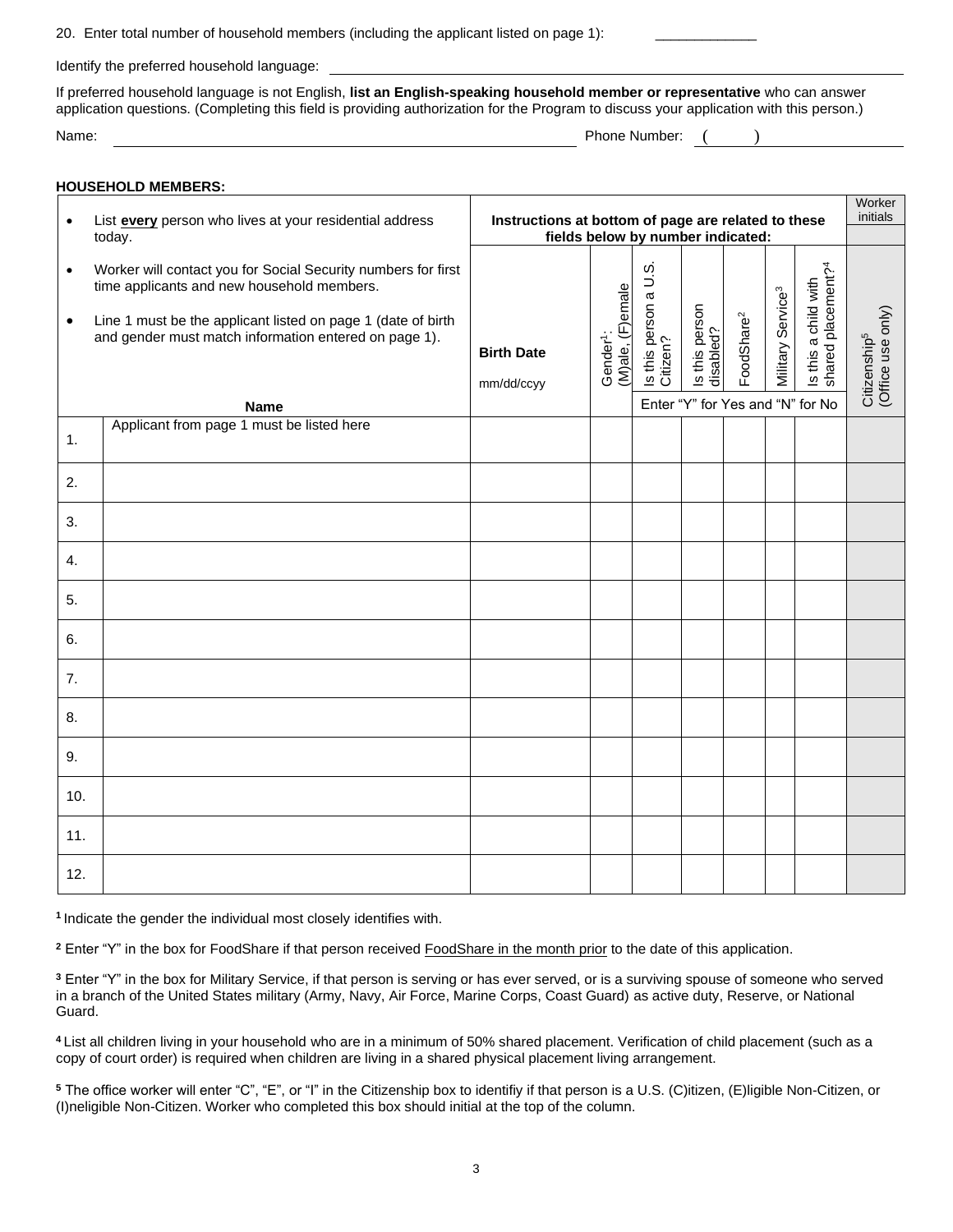#### **INCOME:**

| Is your household a zero income household? | $\Box$ Yes | $\Box$ No |
|--------------------------------------------|------------|-----------|
|--------------------------------------------|------------|-----------|

**Note**: A zero income household has no sources of income, either earned or unearned, in the **month prior to date of application.**

**Income Types**: If anyone in the household is paying court-ordered child support (CS Paid) include that in the income below. Cash jobs should be reported as Self-Generated Income.

| (A) Alimony Received                | (GF) Gift/donations                            | (SSDI) Social Security Disability Insurance |
|-------------------------------------|------------------------------------------------|---------------------------------------------|
| (CS RECD) Child Support Received    | (GV) Government Relief or Disaster             | (SSI) Supplemental Security Income          |
| (CS Paid) Child Support Paid        | (LC) Land Contract Payment <sup>2</sup>        | $(T)$ TANF/W2                               |
| (CTS) SSI Caretaker Supplement      | (O) Other                                      | (TR) Tribal per Capita <sup>1</sup>         |
| <b>(DL)</b> Disability Long-term    | (P) Pensions, Annuities, and IRAs <sup>1</sup> | (UC) Unemployment Compensation <sup>3</sup> |
| (DS) Disability Short-term          | (R) Rental Income <sup>1</sup>                 | (V) Veterans Benefits                       |
| (D) Dividends/Interest <sup>1</sup> | (SE) Self-Generated Income <sup>1</sup>        | (W) Wages & Tips <sup>3</sup>               |
| (G) Gambling/Lottery/Bingo          | (SP) Spousal Impoverishment                    | (WK) Workers Compensation                   |
| (GR) General Relief                 | (SS) Social Security                           |                                             |

#### **Instructions:** List **all** household gross income in the chart below. Enter income code above in the income type column and where that income comes from in the income source column. **REQUIRED:** Proof of **gross** income received is needed for each income listed below.

| <b>Income</b><br>Type | Income Source <sup>4</sup> | <b>Prior Month</b> | <b>Verification Item</b>    | Worker<br><b>Initials</b> |
|-----------------------|----------------------------|--------------------|-----------------------------|---------------------------|
| W                     | <b>ABC Corporation</b>     | \$1,278.25         | <b>Attach Documentation</b> |                           |
|                       |                            |                    |                             |                           |
|                       |                            |                    |                             |                           |
|                       |                            |                    |                             |                           |
|                       |                            |                    |                             |                           |
|                       |                            |                    |                             |                           |
|                       |                            |                    |                             |                           |
|                       |                            |                    |                             |                           |
|                       |                            |                    |                             |                           |
|                       |                            |                    |                             |                           |

#### **Total Monthly Household Income**

**<sup>1</sup>** This income is based on the average of the prior 12 months of income. A copy of the most recent federal income tax return is required to complete this application.

**<sup>2</sup>** Only the interest income received is counted. A copy of the amortization schedule or the 1099 form issued for tax purposes will need to be provided to complete this application.

**<sup>3</sup>** Wages:provide verification of wages that were **received** in the month prior to date of application based on check date.

If the household member is a seasonal employee (a person whose main source of income is earned in less than 12 months of a calendar year), the annual income must be provided for both wages and unemployment compensation received in the prior tax year. Copies of the W2 and 1099 forms will need to be provided to complete this application.

**<sup>4</sup>** Source examples: wages, include name of employer such as ABC Corporation; if self-employed, include type of business or business name; if pension, include the payee of the pension; if interest and dividends, include the payee of this income.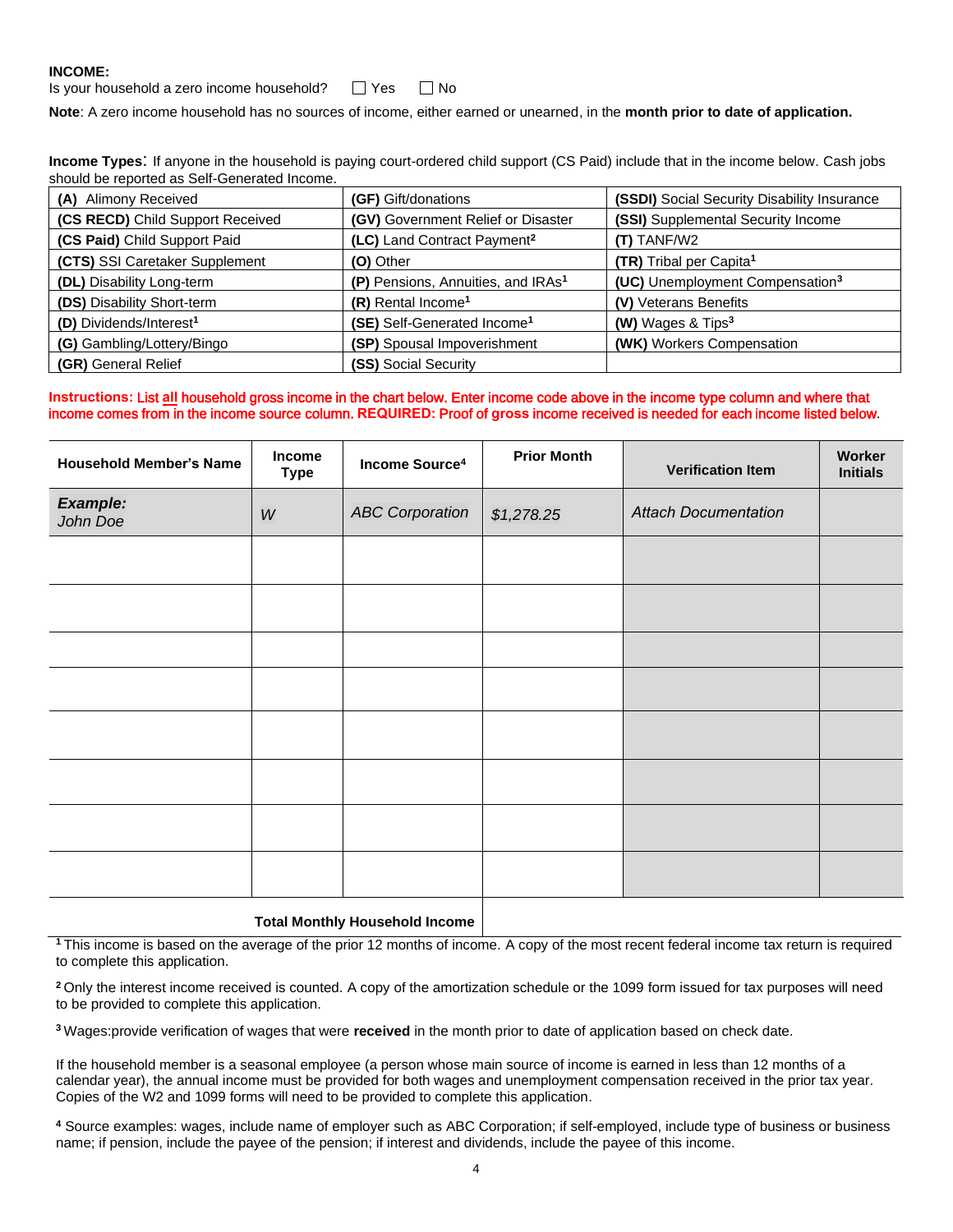| <b>ENERGY USAGE:</b> Complete every section of energy usage – continued on next page                                                                                                        |                             |  |  |  |  |
|---------------------------------------------------------------------------------------------------------------------------------------------------------------------------------------------|-----------------------------|--|--|--|--|
| Primary Heat Source: Select one:                                                                                                                                                            |                             |  |  |  |  |
| Electric Heat $\Box$ Fuel Oil $\Box$ Natural Gas $\Box$ Propane<br>□ Wood or Other                                                                                                          |                             |  |  |  |  |
| Select how the fuel bill is paid (check only one):                                                                                                                                          |                             |  |  |  |  |
| Directly pay the bill sent from the energy supplier (must complete account information)                                                                                                     |                             |  |  |  |  |
| Rental payment includes the energy in the monthly rent payment (not government assisted housing)                                                                                            |                             |  |  |  |  |
| Separate payment is made to the landlord, mobile home park owner, or no direct account with a vendor                                                                                        |                             |  |  |  |  |
| Do not pay: energy included in the monthly rent when residing in government assisted housing or renters who pay neither rent or<br>heating/electric costs because of an in-kind arrangement |                             |  |  |  |  |
| Name on Account:                                                                                                                                                                            |                             |  |  |  |  |
| Is this account in a household member's name?<br>$\Box$ No<br>l I Yes                                                                                                                       |                             |  |  |  |  |
| If no, the account is in the name of: $\Box$ A Deceased Spouse $\Box$ A Protective Payee $\Box$ Other                                                                                       |                             |  |  |  |  |
| If other, identify relationship of the account holder:                                                                                                                                      |                             |  |  |  |  |
| Is this meter shared with another dwelling unit?                                                                                                                                            | $\Box$ Yes<br>$\Box$ No     |  |  |  |  |
| Is there business or recreational use on this account (including farm, other self-employment, pool or hot tub)?                                                                             | $\Box$ Yes<br>$\Box$ No     |  |  |  |  |
| Vendor Name:                                                                                                                                                                                | Vendor Number (office use): |  |  |  |  |
| Account Number:                                                                                                                                                                             | <b>Annual Fuel Costs:</b>   |  |  |  |  |
| Electric (Non-Heating): If your primary heat source (above) is electric, do not complete this section.                                                                                      |                             |  |  |  |  |
| Select how the electric bill is paid (check only one):                                                                                                                                      |                             |  |  |  |  |
| Directly pay the bill sent from the energy supplier (must complete account information)                                                                                                     |                             |  |  |  |  |
| $\Box$ Rental payment includes the energy in the monthly rent payment (not government assisted housing)                                                                                     |                             |  |  |  |  |
| Separate payment is made to the landlord, mobile home park owner, or no direct account with a vendor                                                                                        |                             |  |  |  |  |
| Do not pay: energy included in the monthly rent when residing in government assisted housing or renters who pay neither rent or<br>heating/electric costs because of an in-kind arrangement |                             |  |  |  |  |
| Name on Account:                                                                                                                                                                            |                             |  |  |  |  |
| Is this account in a household member's name?<br>$\Box$ Yes<br>$\Box$ No                                                                                                                    |                             |  |  |  |  |
| If no, the account is in the name of: $\Box$ A Deceased Spouse<br>$\Box$ A Protective Payee $\Box$ Other                                                                                    |                             |  |  |  |  |
| If other, identify relationship of the account holder:                                                                                                                                      |                             |  |  |  |  |
| $\Box$ No<br>Is this meter shared with another dwelling unit?<br>$\Box$ Yes                                                                                                                 |                             |  |  |  |  |
| Is there business or recreational use on this account (including farm, other self-employment, pool or hot tub)?<br>$\Box$ Yes<br>$\sqcup$ No                                                |                             |  |  |  |  |
| Vendor Name*:<br>Vendor Number (office use):                                                                                                                                                |                             |  |  |  |  |
| Account Number:                                                                                                                                                                             | Annual Fuel Costs:          |  |  |  |  |

\*A vendor must be entered showing who provides electricity to this dwelling even if electricity is included in rent or a separate payment is made to landlord.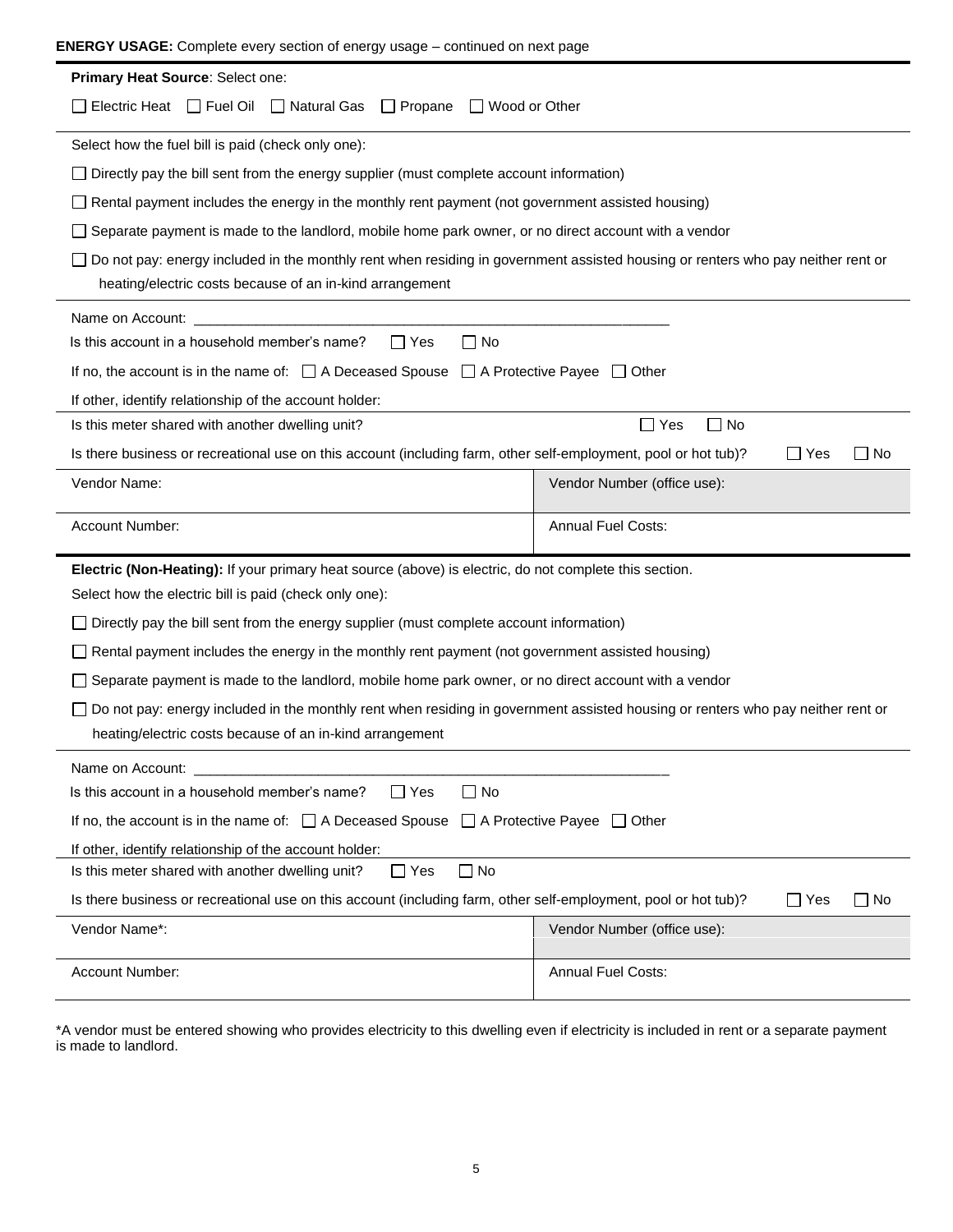**Additional Energy Account Information – answer the following questions regarding the household energy situation.**

| <b>Primary Heat Source:</b>                                                                                                                    |  |  |  |  |
|------------------------------------------------------------------------------------------------------------------------------------------------|--|--|--|--|
| If your primary heat source is natural gas or electric, have you received a past due or disconnect notice within the last 90 days?             |  |  |  |  |
| ∣∣Yes<br>∣ No<br>$\Box$ Does not apply                                                                                                         |  |  |  |  |
| If your primary heat source is propane or fuel oil, does your tank currently have equal to or less than 20% of fuel remaining?                 |  |  |  |  |
| $\Box$ Yes<br>∏ No<br>$\Box$ Does not apply                                                                                                    |  |  |  |  |
| <b>Hot Water:</b> Identify fuel type that heats the water in your home:                                                                        |  |  |  |  |
| $\Box$ Electric<br>□ Natural Gas<br>$\Box$ Propane<br>$\Box$ Fuel Oil<br>□ Wood or Other<br>$\Box$ None                                        |  |  |  |  |
| Supplemental Heat Source (Do you use additional heat sources such as fireplace, wood burner, space heaters, or other alternate                 |  |  |  |  |
| heating type from the primary heat?) Identify, if any, what supplemental heat is used in your home (select only one):                          |  |  |  |  |
| $\Box$ Electric Heat<br>$\Box$ Wood or Other $\Box$<br>$\Box$ None<br>(Specify other)                                                          |  |  |  |  |
| <b>Air Conditioning:</b>                                                                                                                       |  |  |  |  |
| Identify the method used to cool your home (select only one):<br>Wall/Window Unit A/C<br><b>□ Central Air</b><br>None<br>$\mathbf{L}$<br>$\pm$ |  |  |  |  |
| <b>PLEASE SIGN PAGE 7</b>                                                                                                                      |  |  |  |  |
| Proof of income is required to complete the application                                                                                        |  |  |  |  |

**Case Notes**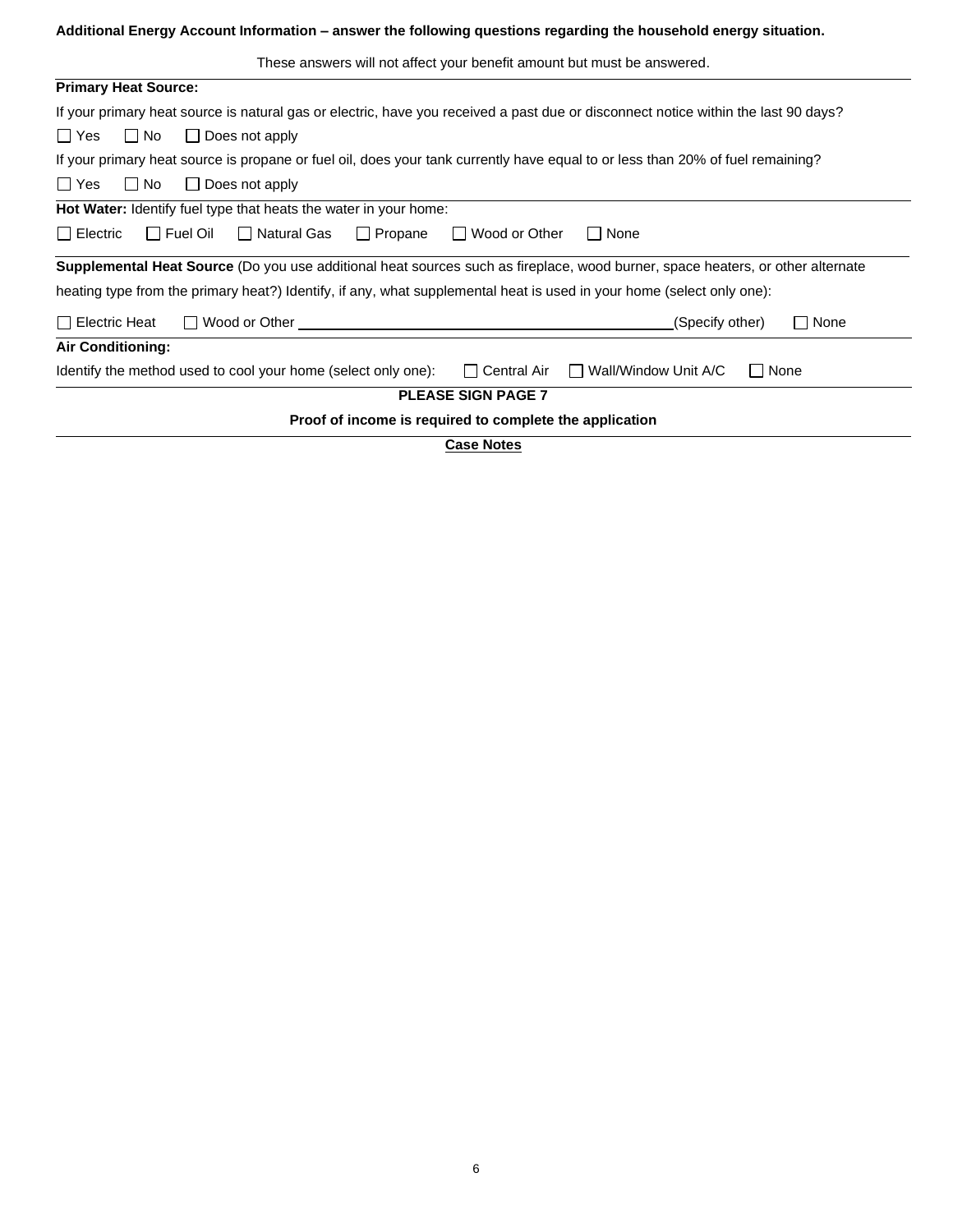#### **Certification Page**

*Read each item on this page before signing the application. If you do not understand any item, ask the worker for assistance*.

Person ID: Application #:

- 1. I understand I am responsible for providing all required information within 30 days of the date of this application or the application is void and will be denied. I may reapply but a new application will be required.
- 2. I understand I am responsible for reporting the names of all persons living at my address and the Social Security number and income of all persons in my household. Collection of Social Security number is not prohibited by federal law and is a required data element for tracking applicant benefits granted by this Program. Failure to provide this information will result in delayed processing of my application and the inability to determine benefit amounts.
- 3. I understand I am responsible for using the payments I receive to pay for the heating/electric costs for the residence listed in my application or for paying the heating/electric costs for any future permanent residence I may move to in Wisconsin.
- 4. I understand I have the right to apply for Energy Assistance benefits and to receive either a payment or letter of explanation within 45 days from the date the application process is completed. I understand that the payment or letter of explanation may be delayed depending on when the Program year begins and/or when payments are being processed.
- 5. I understand I have the right to request a fair hearing within 15 days after receiving a notification letter if I believe my Energy Assistance application has not been processed timely, has been incorrectly denied, or my payment is incorrect. I may also request a fair hearing if I have not received payment or explanation. I may ask for a fair hearing by contacting the local office that processed my application because I applied directly to their office or submitted an online application.
- 6. I understand I have the right to file a complaint if I believe I have been discriminated against in any unlawful way. I may file a complaint by contacting the authorized person within my county or tribe.
- 7. I understand that by providing application information I am authorizing the Wisconsin Department of Administration and its authorized agents to verify the data provided against federal, state, county, energy provider, water utility, employer and landlord databases or records.
- 8. I understand that by providing the account numbers for my household energy supplier(s) I am authorizing the energy provider(s) to provide details about the account and energy use to the Wisconsin Department of Administration for the purposes of eligibility determination of this and future applications, benefit determination, and program evaluation and analysis including before and after receiving any weatherization services.
- 9. I understand that the rights, requirements, and authorizations I certified to on this application may also apply to multiple heating seasons, crisis, and furnace applications, when supplemental benefits are issued, and to outreach activities.
- 10. I understand the information collected on this form may be disclosed to energy programs operating under the Wisconsin Public Benefit Program Authority, Wisconsin Public Service Commission Approval, or other programs administered by the State of Wisconsin and may be used for the purposes of referral, research, evaluation, and analysis.
- 11. I understand if eligible for energy assistance benefits, I may be referred to other residential weatherization and/or energy programs. I authorize the weatherization agency to provide weatherization services to my residence. If I am not the owner of the residence, I authorize the weatherization agency to contact my landlord and I will cooperate with the agency providing weatherization services.

I certify that the information on this application and all information given in connection with this application are true and complete statements of facts. I further certify that I have read and understand the statements above. I understand that I may be required to provide proof of any information on this application and that giving false information will invalidate this application, require the return of any benefits received and possibly subject me to criminal prosecution. By typing my name in the 'Applicant Signature' field, I indicate that I am the person named, and this entry is the legal equivalent of a manual/handwritten signature. I further understand that I may print out the document and sign by hand.

| <b>Applicant Signature</b>                                                                                                                                                                                                                                        | Date (mm/dd/ccyy) |  |
|-------------------------------------------------------------------------------------------------------------------------------------------------------------------------------------------------------------------------------------------------------------------|-------------------|--|
|                                                                                                                                                                                                                                                                   |                   |  |
|                                                                                                                                                                                                                                                                   |                   |  |
| <b>FOR OFFICE USE ONLY</b>                                                                                                                                                                                                                                        |                   |  |
| <b>Agency Worker Signature</b>                                                                                                                                                                                                                                    | Date (mm/dd/ccyy) |  |
|                                                                                                                                                                                                                                                                   |                   |  |
| I certify that I have verified the information on this application in accordance with Home Energy Plus policies and to the best<br>of my knowledge this information is complete and accurate. I further certify that I do not have a personal relationship to any |                   |  |

This application can be made available in alternate formats to individuals with disabilities upon request.

**individual listed on this application in accordance with the Home Energy Plus Conflict of Interest Policy.**